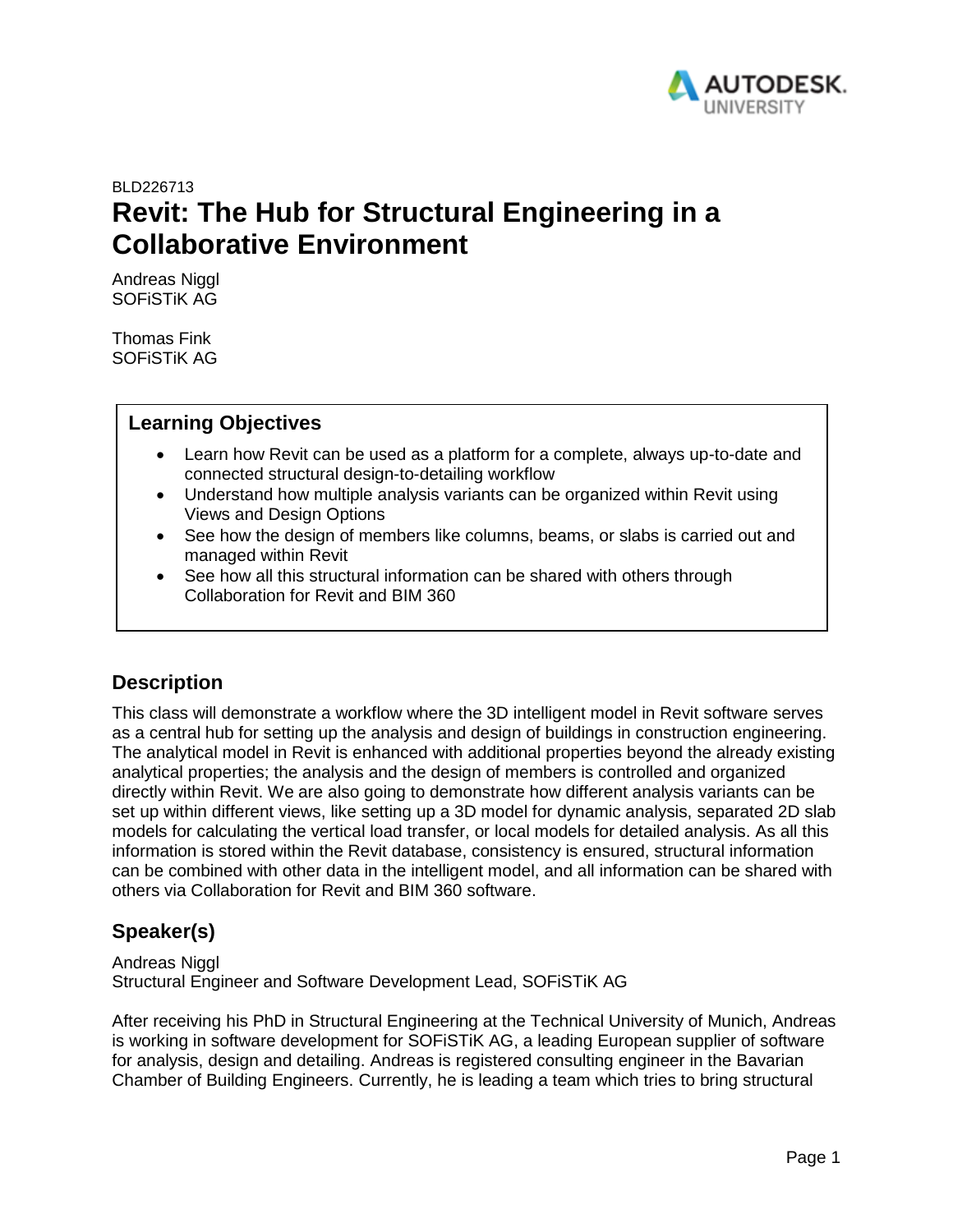

analysis into Revit, allowing the user to keep within this platform for all structural tasks from analysis to detailing.

Thomas Fink CEO, SOFiSTiK AG

After receiving his diploma in structural engineering at Technical University Munich, Thomas has worked in structural engineering and software development for over 30 years. He is cofounder and CEO of SOFiSTiK AG, a leading German supplier of software for analysis, design, and detailing. He was on the board of the German section of buildingSMART for more than 10 years and chaired the working group "innovations" of the Bavarian Chamber of Building Engineers.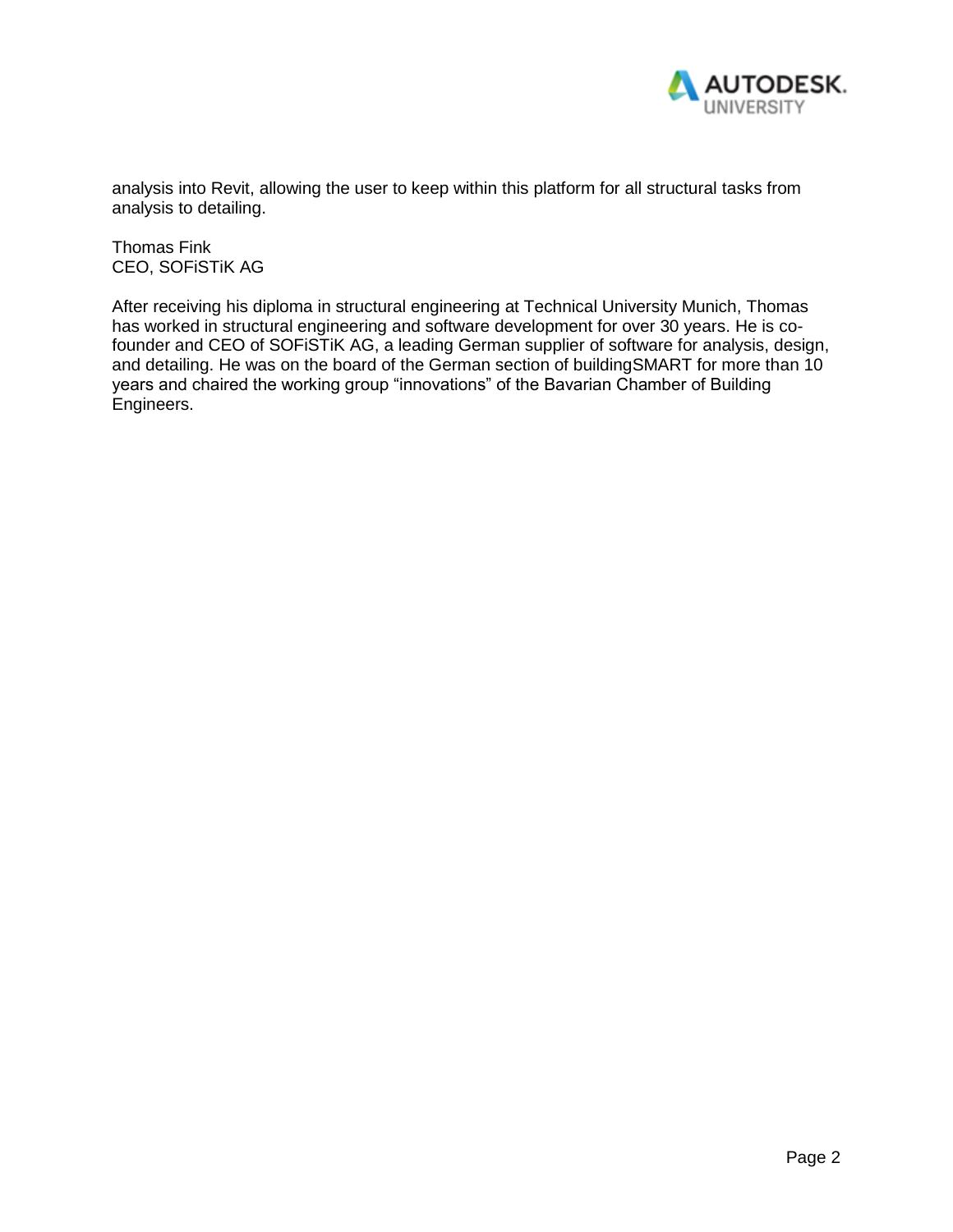

## **Workflow in structural analysis**

Structural analysis plays an important role in the planning phase of a building project. Analysis and member design checks ensure the feasibility of the designed structural concept. This is not only valid for the final phase where the design is already set but also – more and more important - in early project phases when different variants need to be explored and changes are less costly.

While the adoption of Building Information Modeling is increasingly commonplace in architectural design and formwork layout, the structural analysis is often de-coupled from a general BIM-workflow. Structural analysis and member design is usually performed in separate, dedicated applications. There, the structural model is entered separately often based on printed drawings or file-formats like pdf or dwg used as underlay. Results are propagated back to the initial model through different means ranging from simple e-mail to automatic model updates. However, especially in case of changes in the initial model, these changes need to be passed manually, which not only leads to additional re-work but may also poses the risk of inconsistencies. Following picture displays schematically this classical workflow.



Classical, de-coupled workflow in structural analysis.

This workflow in structural analysis contradicts the general concept of BIM of having a central model being the 'single source of truth'. Even if Revit is used as authoring tool for the structural model, the analytical model in Revit is usually being 'exported' to third party applications where it will be enriched with additional data (loads, analysis control data) and often further modified. Though this workflow is automatized to a certain extends, the central problem of having a separate possibly inconsistent database for the analytical information remains. The structural analysis is decoupled and no longer part of the central model.

In contrast, it would be much better to integrate the structural analysis into the central BIM mode – which is indeed what Revit provides. Following picture shows this: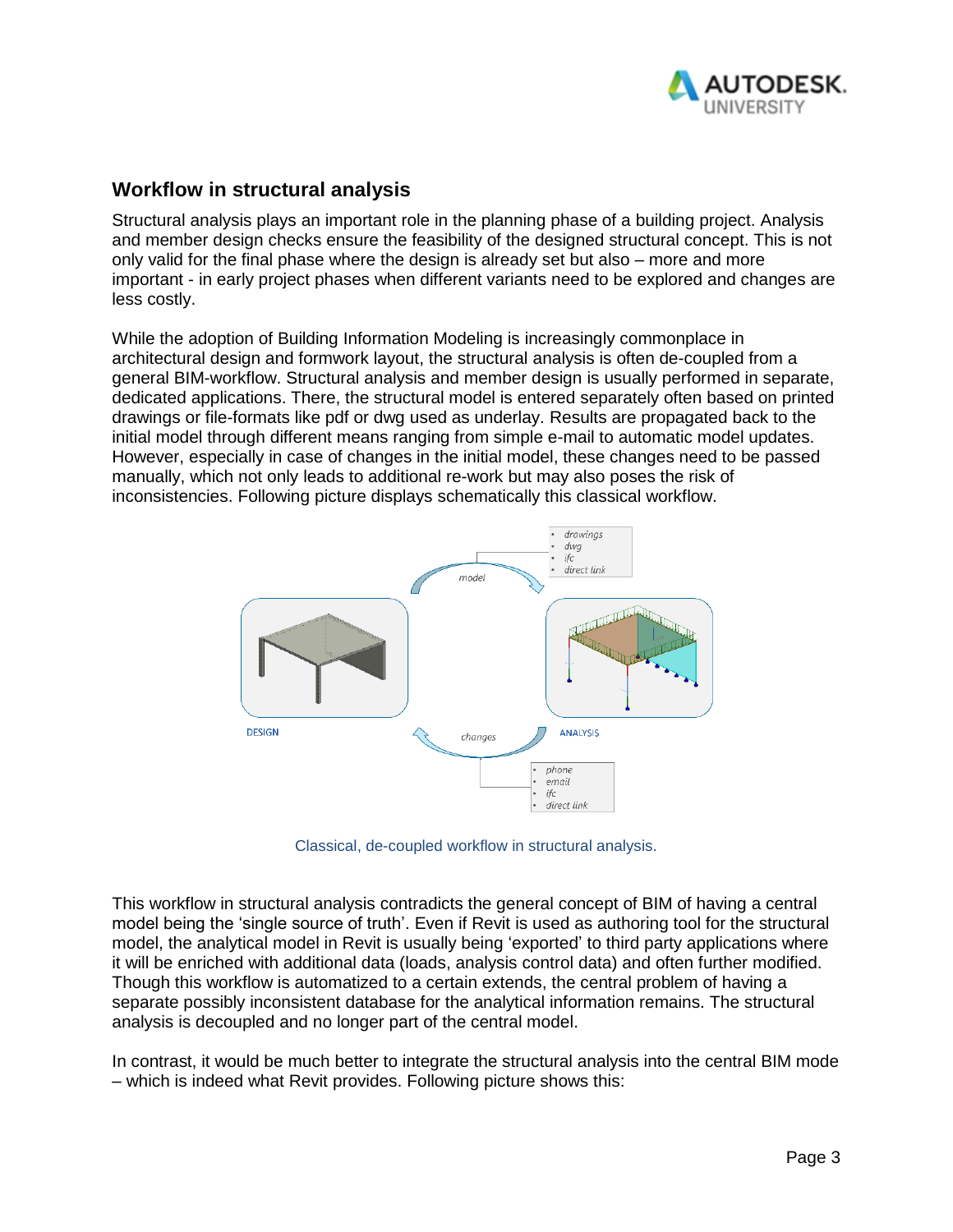



Ideal workflow in structural analysis.

SOFiSTiK as a provider of software for analysis and design in structural engineering tries to solve this integration issue by providing a solution where the analysis and the design of buildings is entirely based within Revit. This class will present the application "SOFiSTiK Analysis + Design for Revit" which is an extension to Revit and available soon within the Autodesk App-Store. The application provides functionality allowing to extend the analytical model in Revit with additional properties like slab/wall hinges or meshing properties and to perform analysis of the model and the design of members directly within Revit. As all additional information is consistently stored within the Revit database, this information can be shared with others using the standard collaboration features.

The aim of this class is to emphasize the benefits of this approach, when analysis is no longer decoupled but integrated within Revit. The benefits will be shown by three different workflows:

#### **Organization of multiple analysis models derived from central building model**

The analysis of a structure usually involves multiple analysis models of different fidelity. A global (often simplified) model of the 3D-structure is being used for global load take down or dynamic analysis. Local models are used for detailed analysis or member design. For example, the design of a column is carried out on a separated model by usually taking geometric and material nonlinear effects into regard. Similarly, the reinforcement design of slab members is often performed by separating the slabs from the global model. This class will show a workflow, where analysis variants can be set up within different views from which they can be analyzed by the SOFiSTiK Extension. It will also be shown, how local modifications being subject to only one single model can be set up using Design Options within Revit. This will be demonstrated by loads being transferred from one sub-model to another.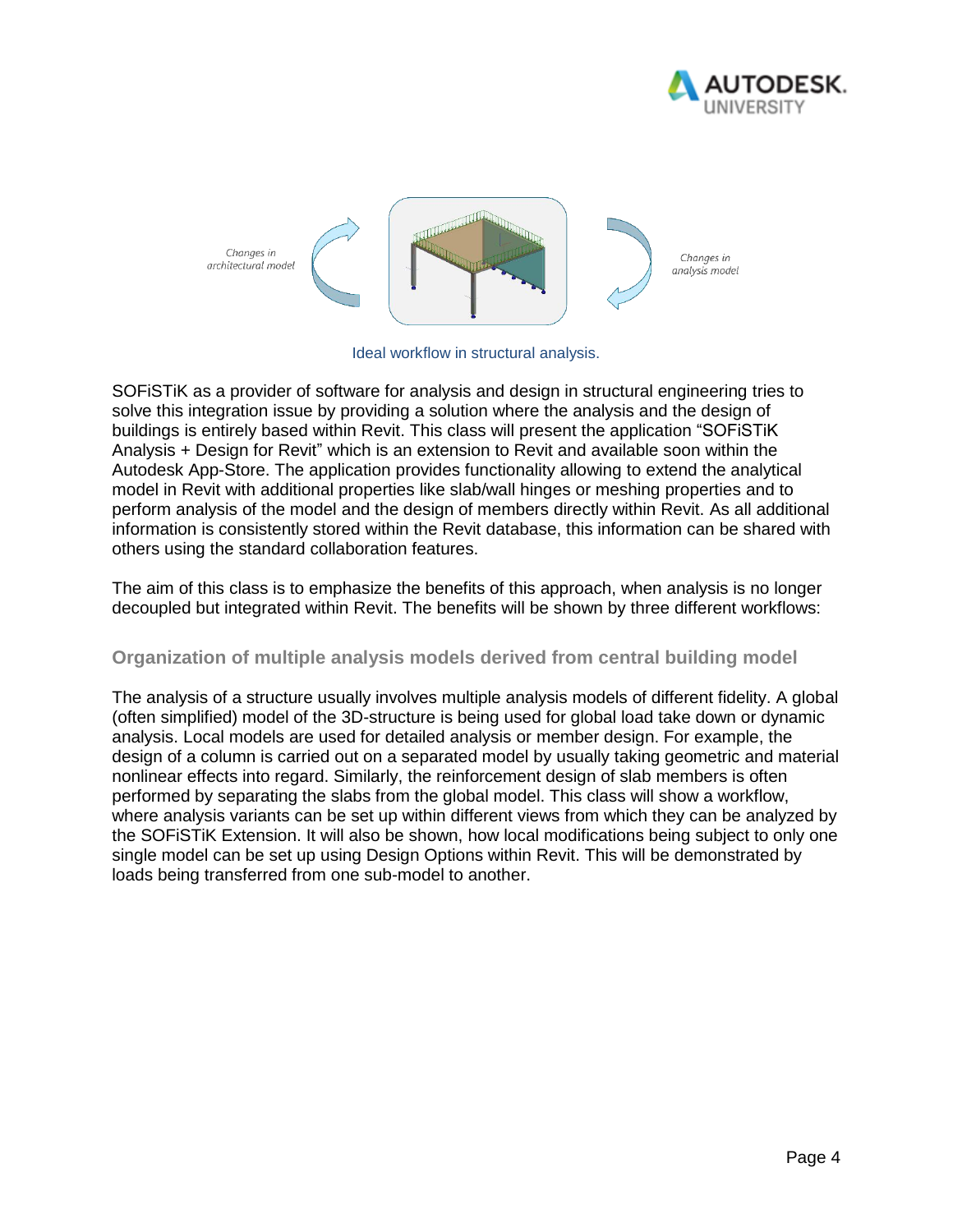



Extracted slab sub-system with loads transferred from upper sub-system.

#### **Organization of member design within Revit**

When designing members, especially columns, elements of similar properties and loading are often collected into groups to reduce the number of different items to be designed and printed in the reports and also the number of variations which need to be built on site. A sensible grouping requires information from the BIM-model (shape, location) as well as information from the analysis (loading, required reinforcement). The class will show, how column members will be organized into groups within a standard column schedule by physical as well as analytical properties. Member check as well as reporting will be carried out within Revit.